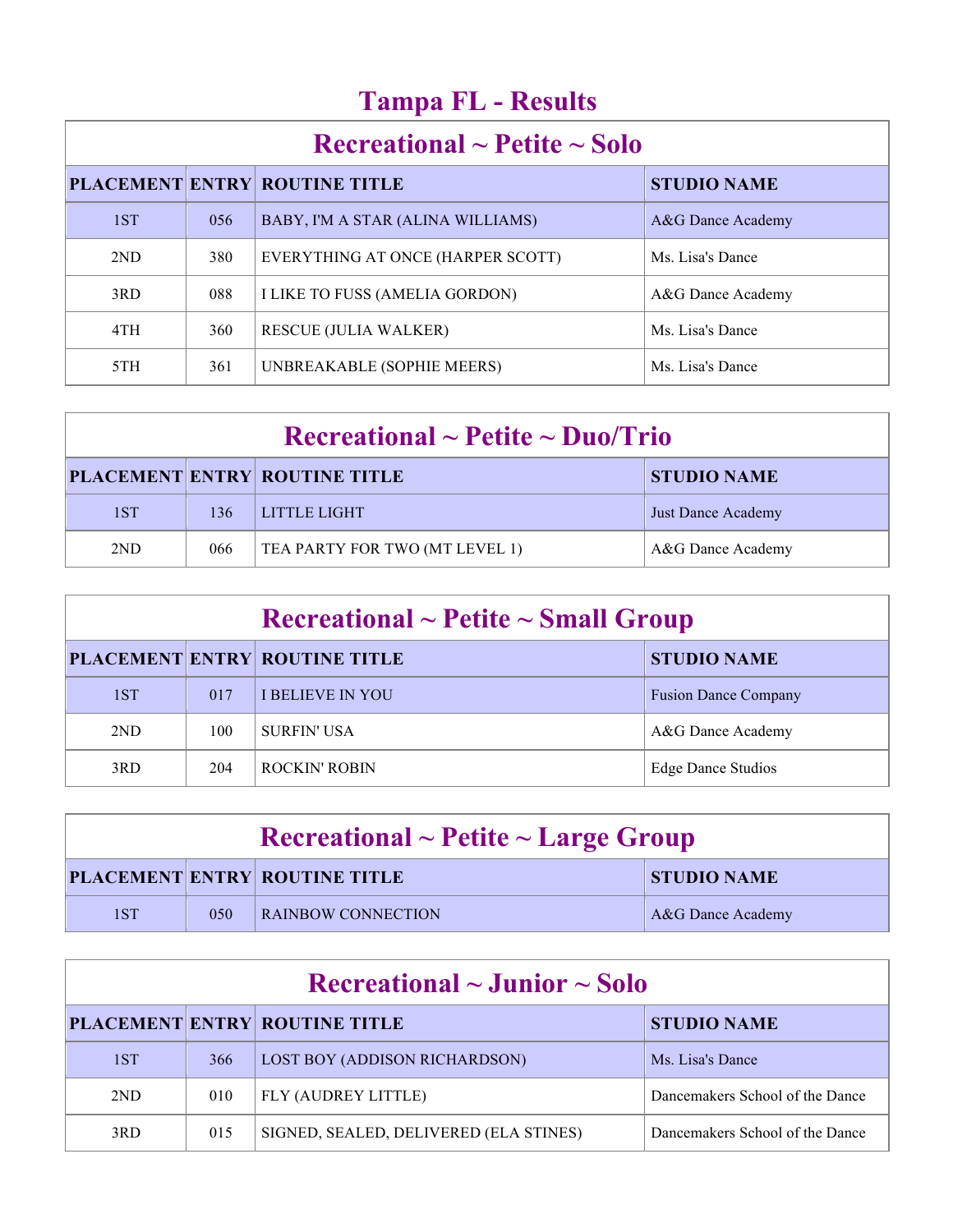| 4TH  | 091        | LIFE OF THE PARTY (SANDRA ALEKSIC)  | A&G Dance Academy         |
|------|------------|-------------------------------------|---------------------------|
| 5TH  | 206        | STAND DOWN (AVRIE SCHWARZ)          | <b>Edge Dance Studios</b> |
| 6TH  | 339        | <b>WARRIOR (LEILANI MCLEAN)</b>     | Ms. Lisa's Dance          |
| 7TH  | 237        | WILD HORSES (OLIVIA MILLER)         | <b>Edge Dance Studios</b> |
| 8TH  | 239        | RED (AMARI LANGFORD)                | <b>Edge Dance Studios</b> |
| 8TH  | 341        | MEDICINE (ISABELLA JEFFRIES)        | Ms. Lisa's Dance          |
| 9TH  | 090        | I ENJOY BEING A GIRL (PIPER WHITE)  | A&G Dance Academy         |
| 10TH | <b>200</b> | THIS IS MY MOMENT (AVERY VOIT)      | <b>Edge Dance Studios</b> |
| 11TH | 228        | THE AUTHOR (CAITLYN TABERT)         | <b>Edge Dance Studios</b> |
| 11TH | 383        | I CHOOSE (AVERY WALKER)             | Ms. Lisa's Dance          |
| 12TH | 190        | DANCING IN THE DARK (GRETA KOESTER) | <b>Edge Dance Studios</b> |
| 13TH | 191        | AVE MARIA (ADDIE YODER)             | <b>Edge Dance Studios</b> |

| $\rm Recreational \sim J$ unior ~ Duo/Trio |     |                                      |                             |
|--------------------------------------------|-----|--------------------------------------|-----------------------------|
|                                            |     | <b>PLACEMENT ENTRY ROUTINE TITLE</b> | <b>STUDIO NAME</b>          |
| 1ST                                        | 006 | <b>STEPSISTERS</b>                   | <b>Fusion Dance Company</b> |
| 2ND                                        | 201 | <b>SOMEBODY NEW</b>                  | <b>Edge Dance Studios</b>   |

| $\rm Recreational \sim Junior \sim Small~Group$ |     |                                      |                    |  |
|-------------------------------------------------|-----|--------------------------------------|--------------------|--|
|                                                 |     | <b>PLACEMENT ENTRY ROUTINE TITLE</b> | <b>STUDIO NAME</b> |  |
| 1ST                                             | 215 | <b>GOING FOR GOLD</b>                | Edge Dance Studios |  |
|                                                 |     |                                      |                    |  |

| $\rm Recreational \sim Junior \sim Large\ Group$ |     |                                      |                           |  |
|--------------------------------------------------|-----|--------------------------------------|---------------------------|--|
|                                                  |     | <b>PLACEMENT ENTRY ROUTINE TITLE</b> | <b>STUDIO NAME</b>        |  |
| 1ST                                              | 234 | ONCE UPON A MERMAID                  | <b>Edge Dance Studios</b> |  |
| 2ND                                              | 187 | CALIFORNIA GIRLS                     | <b>Edge Dance Studios</b> |  |
| 3RD                                              | 243 | <b>SCHOOL OF ROCK</b>                | Edge Dance Studios        |  |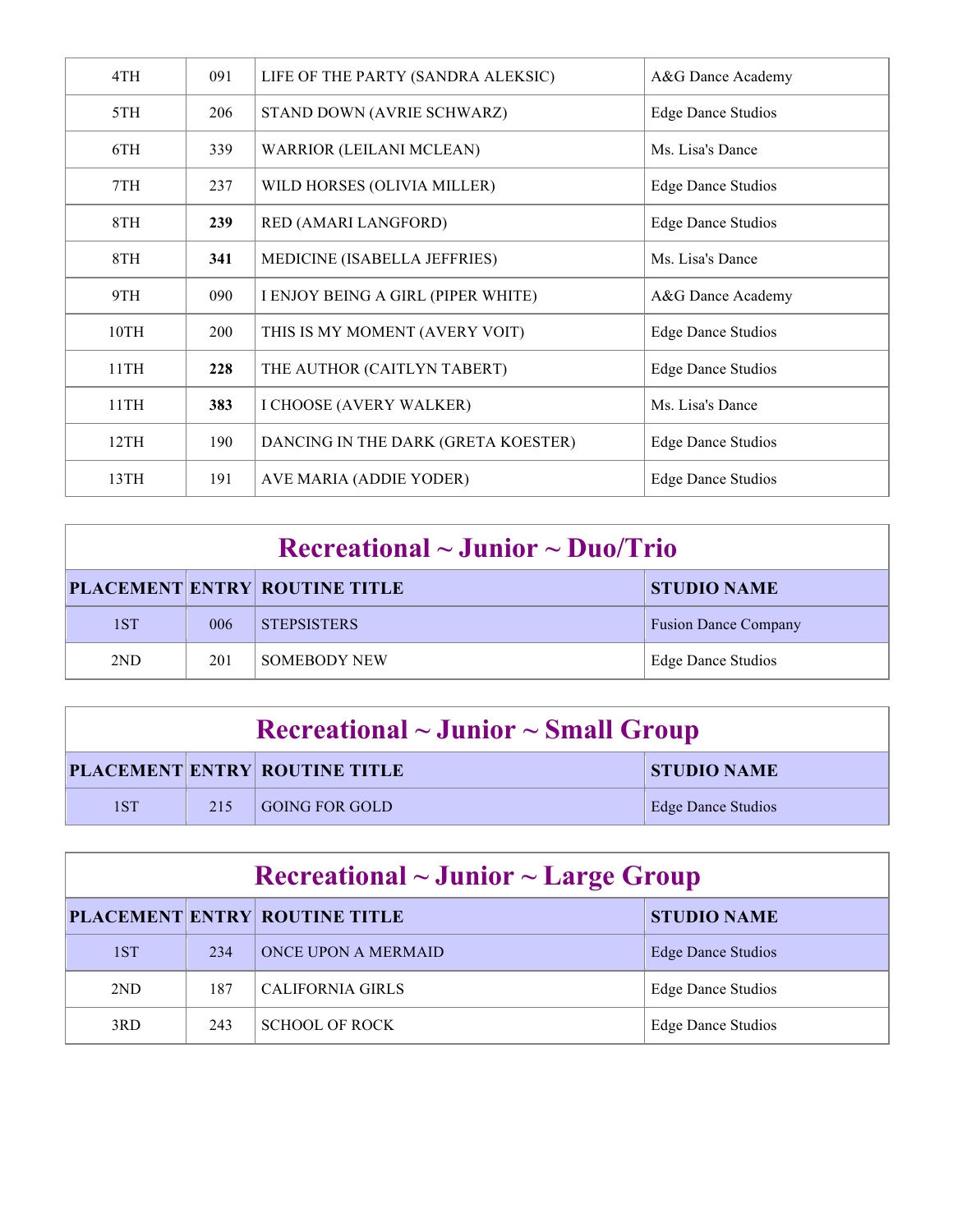| Recreational $\sim$ Teen $\sim$ Solo |     |                                      |                                              |  |
|--------------------------------------|-----|--------------------------------------|----------------------------------------------|--|
|                                      |     | <b>PLACEMENT ENTRY ROUTINE TITLE</b> | <b>STUDIO NAME</b>                           |  |
| 1ST                                  | 275 | <b>SWEET (CLOE CORONA)</b>           | Belly by Kelly's Gems                        |  |
| 2ND                                  | 109 | LITTLE VOICES (HALLE WILLIAMS)       | A&G Dance Academy                            |  |
| 3RD                                  | 264 | CUT TO THE FEELING (EABHA GOEWEY)    | Julestarz Academy for the<br>Performing Arts |  |

| $\rm Recreational \sim Teen \sim Duo/Trio$ |     |                                      |                       |  |
|--------------------------------------------|-----|--------------------------------------|-----------------------|--|
|                                            |     | <b>PLACEMENT ENTRY ROUTINE TITLE</b> | STUDIO NAME           |  |
| 1ST                                        | 280 | <b>AMETHYST</b>                      | Belly by Kelly's Gems |  |

| $\rm Recreational \sim Teen \sim Small\,\, Group$ |     |                                      |                       |  |
|---------------------------------------------------|-----|--------------------------------------|-----------------------|--|
|                                                   |     | <b>PLACEMENT ENTRY ROUTINE TITLE</b> | <b>STUDIO NAME</b>    |  |
| 1ST                                               | 284 | <b>ARE YOU READY</b>                 | Belly by Kelly's Gems |  |
| 2ND                                               | 354 | BLACK & GOLD                         | Pop Dance Club        |  |

| Intermediate $\sim$ Petite $\sim$ Solo |     |                                      |                    |
|----------------------------------------|-----|--------------------------------------|--------------------|
|                                        |     | <b>PLACEMENT ENTRY ROUTINE TITLE</b> | <b>STUDIO NAME</b> |
| 1ST                                    | 112 | SOLDIER (PENELOPE HALL)              | A&G Dance Academy  |

| Intermediate $\sim$ Junior $\sim$ Solo |     |                                      |                                              |
|----------------------------------------|-----|--------------------------------------|----------------------------------------------|
|                                        |     | <b>PLACEMENT ENTRY ROUTINE TITLE</b> | <b>STUDIO NAME</b>                           |
| 1ST                                    | 020 | STILL STANDING (JACOB EDLING)        | Dancemakers School of the Dance              |
| 2ND                                    | 102 | <b>SALUTE (PALMER QUIGLEY)</b>       | A&G Dance Academy                            |
| 3RD                                    | 364 | EVERY HEART (NATALIE SWIGART)        | Ms. Lisa's Dance                             |
| 4TH                                    | 080 | PURE IMAGINATION (CAROLINE SPADA)    | A&G Dance Academy                            |
| 5TH                                    | 271 | CONTROL (SAMAY GONZALEZ)             | Belly by Kelly's Gems                        |
| 6TH                                    | 250 | MADNESS (REESE KENNINGTON)           | Julestarz Academy for the<br>Performing Arts |
| 7TH                                    | 092 | WELCOME TO HAVANA (PAYTON LATIMER)   | A&G Dance Academy                            |
| 8TH                                    | 164 | LULLABY (EMMA GARCIA)                | Just Dance Academy                           |
| 9TH                                    | 054 | <b>WARRIOR (SKYLAR CHRONISTER)</b>   | A&G Dance Academy                            |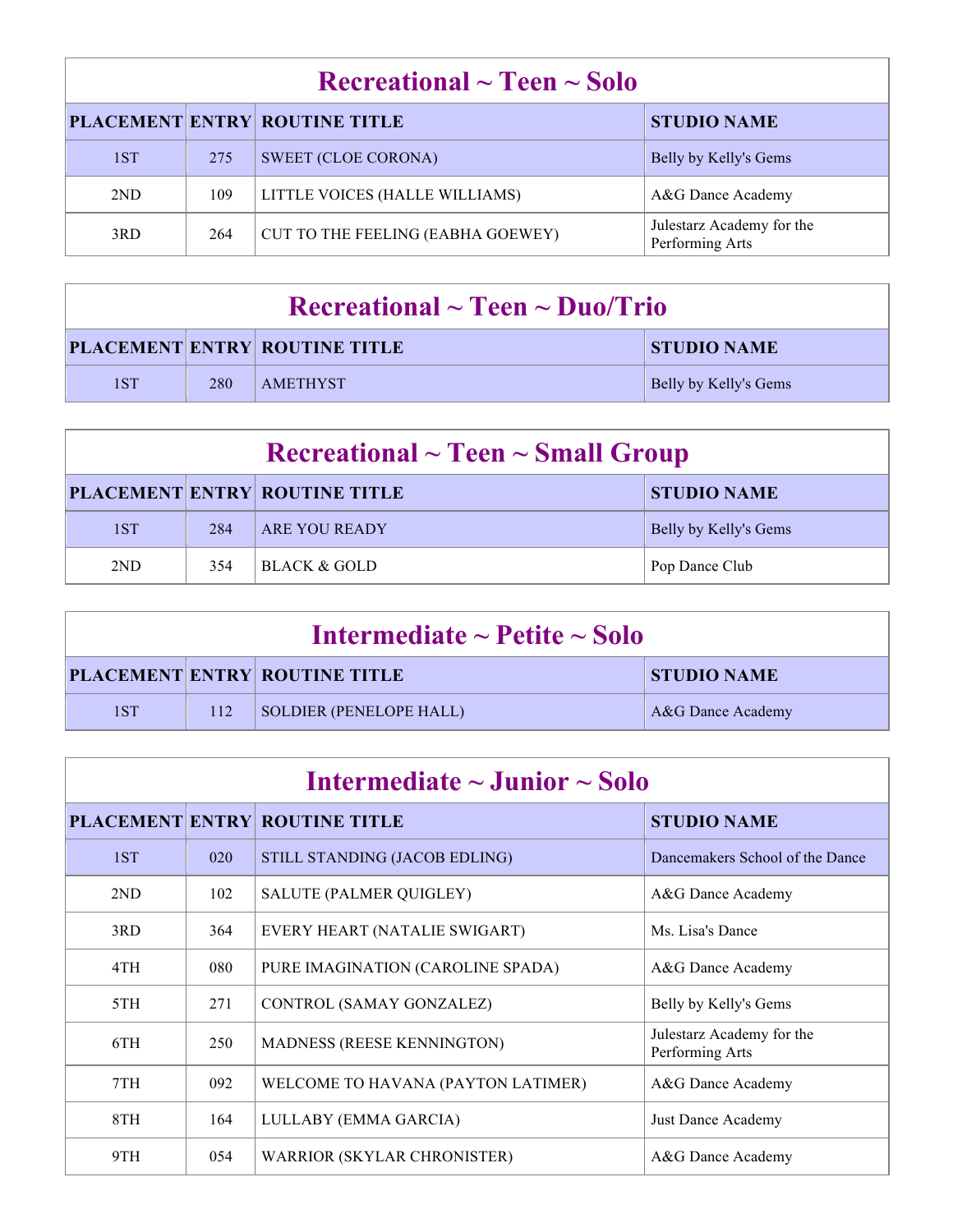| Intermediate $\sim$ Junior $\sim$ Duo/Trio |     |                                      |                           |
|--------------------------------------------|-----|--------------------------------------|---------------------------|
|                                            |     | <b>PLACEMENT ENTRY ROUTINE TITLE</b> | <b>STUDIO NAME</b>        |
| 1ST                                        | 065 | STUPID DEEP (CONTEMP DUET LEVEL 2)   | A&G Dance Academy         |
| 2ND                                        | 115 | <b>SELFIE</b>                        | A&G Dance Academy         |
| 3RD                                        | 222 | <b>TEA PARTY</b>                     | <b>Edge Dance Studios</b> |
| 4TH                                        | 203 | WOMANS WORK                          | Edge Dance Studios        |

| Intermediate $\sim$ Junior $\sim$ Small Group |     |                                      |                    |
|-----------------------------------------------|-----|--------------------------------------|--------------------|
|                                               |     | <b>PLACEMENT ENTRY ROUTINE TITLE</b> | <b>STUDIO NAME</b> |
| 1ST                                           | 060 | I WON'T COMPLAIN                     | A&G Dance Academy  |
| 2ND                                           | 049 | <b>OMIGOD YOU GUYS</b>               | A&G Dance Academy  |

| Intermediate $\sim$ Junior $\sim$ Large Group |     |                                      |                    |
|-----------------------------------------------|-----|--------------------------------------|--------------------|
|                                               |     | <b>PLACEMENT ENTRY ROUTINE TITLE</b> | <b>STUDIO NAME</b> |
| 1ST                                           | 063 | LET'S TAKE IT BACK                   | A&G Dance Academy  |

| Intermediate $\sim$ Junior $\sim$ Line |     |                                      |                    |
|----------------------------------------|-----|--------------------------------------|--------------------|
|                                        |     | <b>PLACEMENT ENTRY ROUTINE TITLE</b> | <b>STUDIO NAME</b> |
| 1ST                                    | 076 | AIN'T NOTHING WRONG WITH THAT        | A&G Dance Academy  |

| Intermediate $\sim$ Junior $\sim$ Production |     |                                      |                    |
|----------------------------------------------|-----|--------------------------------------|--------------------|
|                                              |     | <b>PLACEMENT ENTRY ROUTINE TITLE</b> | <b>STUDIO NAME</b> |
| 1ST                                          | 116 | WILD CATS                            | A&G Dance Academy  |

| Intermediate $\sim$ Teen $\sim$ Solo |     |                                      |                    |
|--------------------------------------|-----|--------------------------------------|--------------------|
|                                      |     | <b>PLACEMENT ENTRY ROUTINE TITLE</b> | <b>STUDIO NAME</b> |
| 1ST                                  | 095 | BLA BLA BLA (MICAELA PEDRAZAS)       | A&G Dance Academy  |
| 2ND                                  | 106 | SAVE ME FROM MYSELF (LEANNE HODGES)  | A&G Dance Academy  |
| 3RD                                  | 108 | WHERE WE BELONG (CADENCE SKOGLUND)   | A&G Dance Academy  |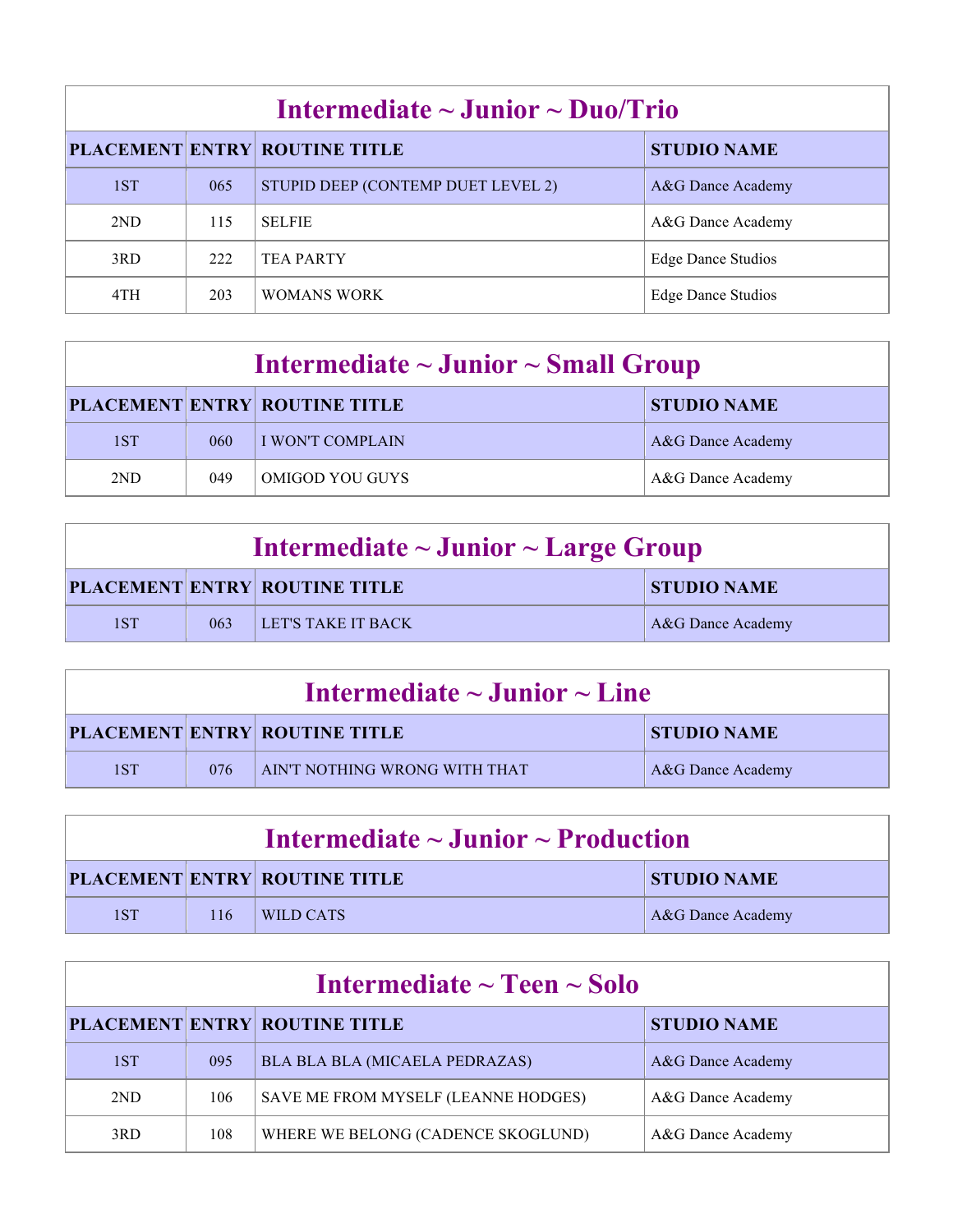| 4TH  | 029 | <b>BACK UP AGAIN (RIANNA CEDENO)</b> | Dancemakers School of the Dance              |
|------|-----|--------------------------------------|----------------------------------------------|
| 5TH  | 207 | STUCK ON YOU (JAYCIE HESS)           | <b>Edge Dance Studios</b>                    |
| 6TH  | 267 | SING (AVA ENG)                       | Julestarz Academy for the<br>Performing Arts |
| 7TH  | 348 | LOST WITHOUT YOU (MAHABRA BOEREAU)   | Pop Dance Club                               |
| 8TH  | 104 | UNDERDOG (NOELLE BARTHEL)            | A&G Dance Academy                            |
| 9TH  | 075 | COME TOGETHER (KAITLYN PEREZ)        | A&G Dance Academy                            |
| 10TH | 257 | <b>SUNFLOWERS (MARIN OGOREK)</b>     | Julestarz Academy for the<br>Performing Arts |

|     |     | <b>PLACEMENT ENTRY ROUTINE TITLE</b> | <b>STUDIO NAME</b>          |
|-----|-----|--------------------------------------|-----------------------------|
| 1ST | 381 | <b>RIVER</b>                         | Pop Dance Club              |
| 2ND | 230 | <b>SIDE BY SIDE</b>                  | Edge Dance Studios          |
| 3RD | 096 | CLAP YOUR HANDS (TAP LEVEL 2)        | A&G Dance Academy           |
| 4TH | 014 | <b>FRIENDSHIP</b>                    | <b>Fusion Dance Company</b> |
| 5TH | 224 | <b>TWO OF A KIND</b>                 | Edge Dance Studios          |

| Intermediate $\sim$ Teen $\sim$ Small Group |     |                      |                             |
|---------------------------------------------|-----|----------------------|-----------------------------|
| <b>PLACEMENT ENTRY ROUTINE TITLE</b>        |     |                      | <b>STUDIO NAME</b>          |
| 1ST                                         | 350 | <b>UP TOWN</b>       | Ms. Lisa's Dance            |
| 2ND                                         | 273 | DANCE WITH MY FATHER | Port Orange Dance           |
| 3RD                                         | 055 | <b>MOVIN' ON UP</b>  | A&G Dance Academy           |
| 4TH                                         | 009 | <b>YOU SAY</b>       | <b>Fusion Dance Company</b> |
| 5TH                                         | 374 | WHEN IT'S ALL OVER   | Pop Dance Club              |
| 6TH                                         | 287 | <b>OPULENT</b>       | Belly by Kelly's Gems       |
| 7TH                                         | 205 | <b>POWERHOUSE</b>    | <b>Edge Dance Studios</b>   |

| Intermediate $\sim$ Teen $\sim$ Large Group |     |                                      |                           |  |
|---------------------------------------------|-----|--------------------------------------|---------------------------|--|
|                                             |     | <b>PLACEMENT ENTRY ROUTINE TITLE</b> | <b>STUDIO NAME</b>        |  |
| 1ST                                         | 240 | LET ME OUT                           | <b>Edge Dance Studios</b> |  |
| 2ND                                         | 286 | TRIP A LITTLE LIGHT                  | Port Orange Dance         |  |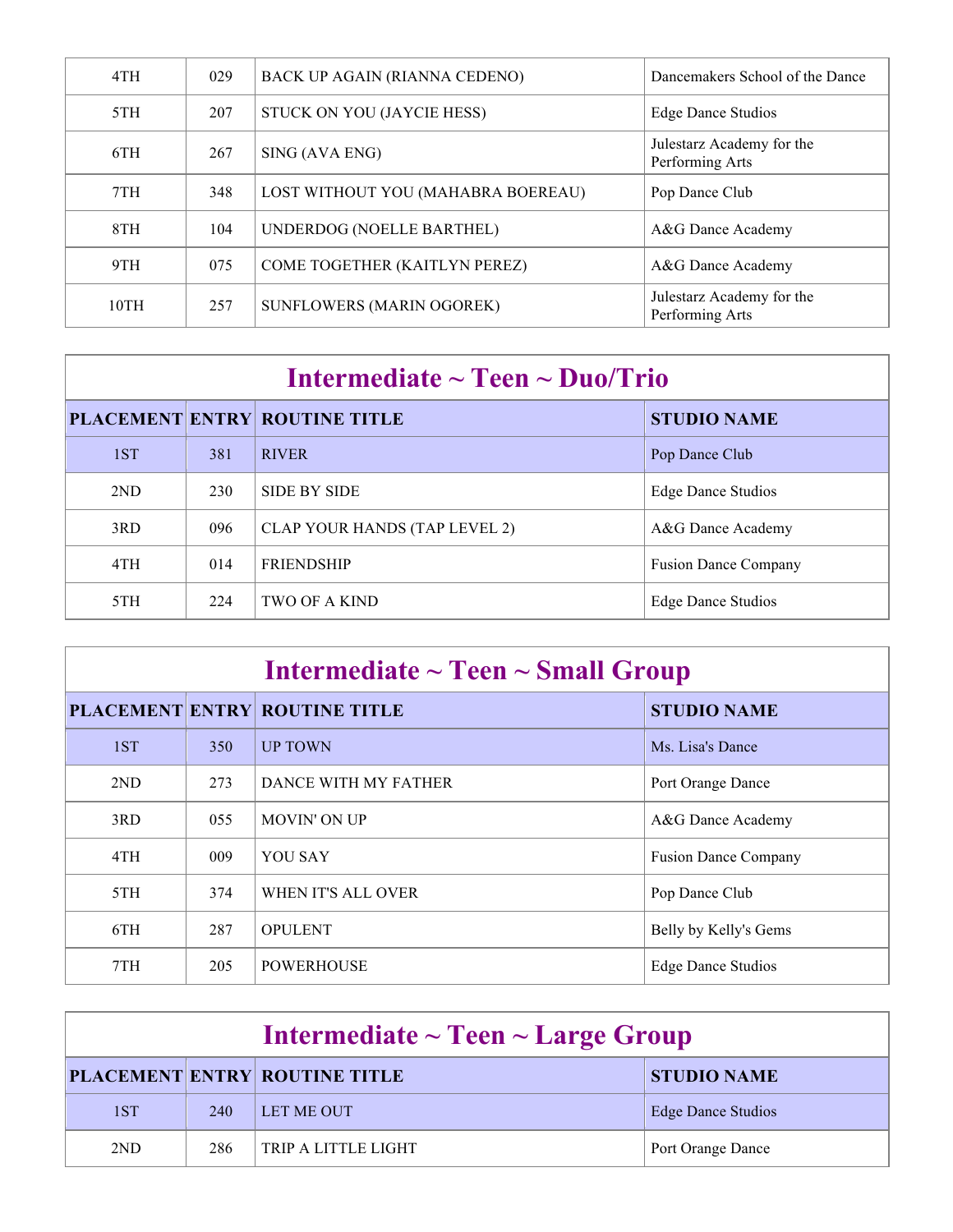| 3RD | 193 | ME IN 20 YEARS | Edge Dance Studios |
|-----|-----|----------------|--------------------|
| 4TH | 089 | <b>GASTON</b>  | A&G Dance Academy  |

| Intermediate $\sim$ Teen $\sim$ Line |     |                                      |                    |
|--------------------------------------|-----|--------------------------------------|--------------------|
|                                      |     | <b>PLACEMENT ENTRY ROUTINE TITLE</b> | <b>STUDIO NAME</b> |
| 1ST                                  | 086 | AMEN (CONTEMP LINE LEVEL 2)          | A&G Dance Academy  |

| Intermediate $\sim$ Teen $\sim$ Production |     |                                      |                    |
|--------------------------------------------|-----|--------------------------------------|--------------------|
|                                            |     | <b>PLACEMENT ENTRY ROUTINE TITLE</b> | <b>STUDIO NAME</b> |
| 1ST                                        | 181 | <b>MIND YOUR BUSINESS</b>            | Edge Dance Studios |

| Intermediate $\sim$ Senior $\sim$ Solo |     |                                                     |                    |  |
|----------------------------------------|-----|-----------------------------------------------------|--------------------|--|
|                                        |     | <b>PLACEMENT ENTRY ROUTINE TITLE</b>                | <b>STUDIO NAME</b> |  |
| 1ST                                    | 197 | <b>SNOW (SHYANN MARTIN)</b>                         | Edge Dance Studios |  |
| 2ND                                    | 052 | WORSHIP ME (CHLOE LOGAN)                            | A&G Dance Academy  |  |
| 3RD                                    | 370 | LIKE YOU'LL NEVER SEE ME AGAIN (HANNAH<br>WOODSIDE) | Ms. Lisa's Dance   |  |
| 4TH                                    | 219 | LONELY (JULIA PAONE)                                | Edge Dance Studios |  |
| 4TH                                    | 279 | ONE MOMENT IN TIME (REBECCA WILLITS)                | Port Orange Dance  |  |
| 4TH                                    | 375 | <b>WAKING UP (ALLIE KANE)</b>                       | Ms. Lisa's Dance   |  |
| 5TH                                    | 053 | DREAM A LITTLE DREAM (MIA BUONO)                    | A&G Dance Academy  |  |
| 6TH                                    | 176 | ANGEL BY THE WINGS (MICHALEH FOX)                   | Just Dance Academy |  |

| Intermediate $\sim$ Senior $\sim$ Duo/Trio |     |                                      |                                              |  |
|--------------------------------------------|-----|--------------------------------------|----------------------------------------------|--|
|                                            |     | <b>PLACEMENT ENTRY ROUTINE TITLE</b> | <b>STUDIO NAME</b>                           |  |
| 1ST                                        | 268 | <b>STRANGE BIRD</b>                  | Julestarz Academy for the<br>Performing Arts |  |
| 2ND                                        | 083 | <b>RISE UP</b>                       | A&G Dance Academy                            |  |

| Elite $\sim$ Petite $\sim$ Solo |     |                                      |                    |
|---------------------------------|-----|--------------------------------------|--------------------|
|                                 |     | <b>PLACEMENT ENTRY ROUTINE TITLE</b> | <b>STUDIO NAME</b> |
| 1ST                             | 301 | DIMPLES (ALYSSA O'HALLORAN)          | Erin's Danceworks  |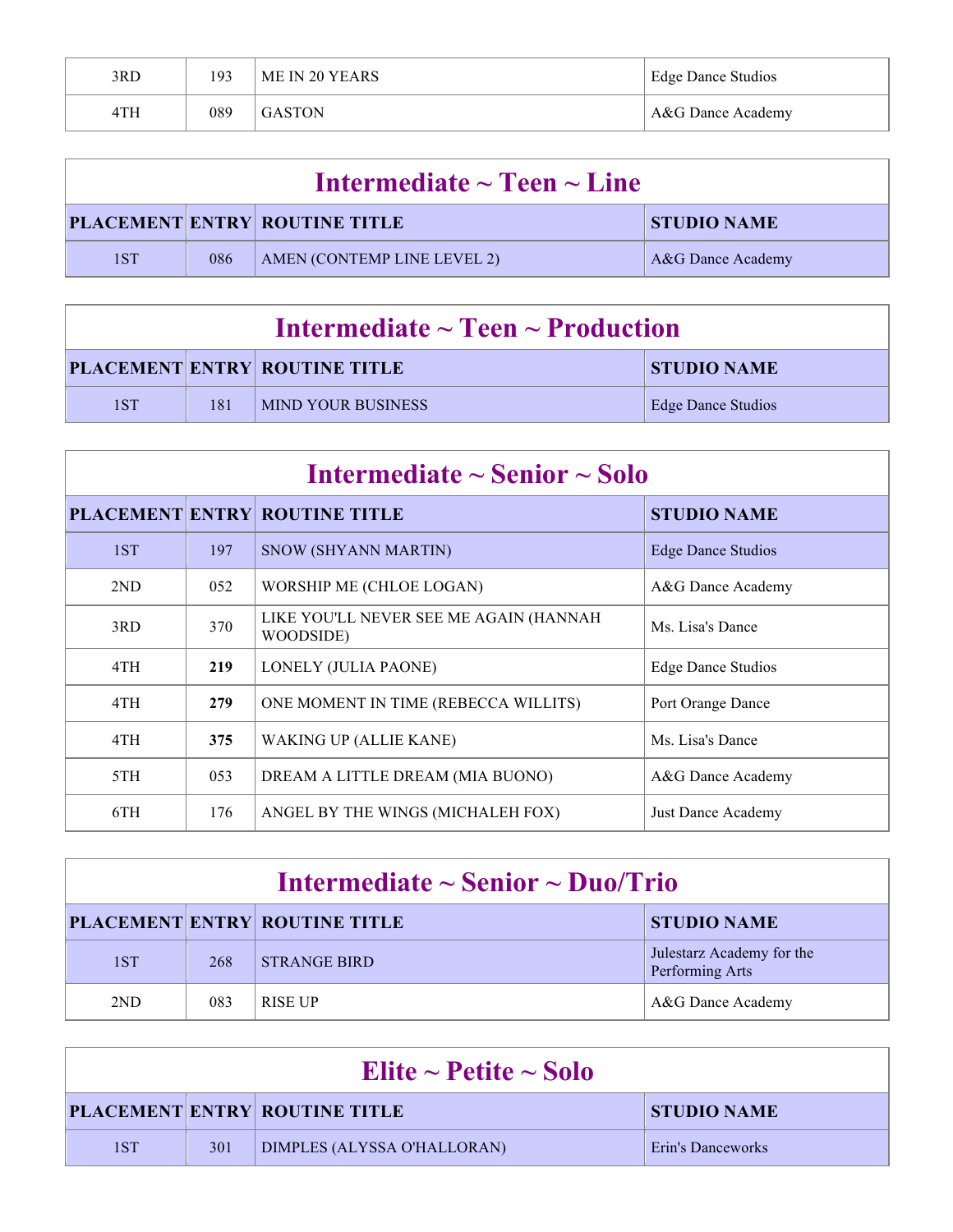| Elite ~ Petite ~ Duo/Trio |     |                                      |                        |
|---------------------------|-----|--------------------------------------|------------------------|
|                           |     | <b>PLACEMENT ENTRY ROUTINE TITLE</b> | STUDIO NAME            |
| 1ST                       | 138 | I YOU DON'T OWN ME                   | Xplosive Dance Academy |

| Elite ~ Petite ~ Small Group |     |                                      |                               |  |
|------------------------------|-----|--------------------------------------|-------------------------------|--|
|                              |     | <b>PLACEMENT ENTRY ROUTINE TITLE</b> | <b>STUDIO NAME</b>            |  |
| 1ST                          | 165 | THIS WILL BE                         | <b>Xplosive Dance Academy</b> |  |
| 2ND                          | 306 | <b>FRIEND LIKE ME</b>                | Erin's Danceworks             |  |
| 3RD                          | 159 | <b>HUMANITY</b>                      | <b>Xplosive Dance Academy</b> |  |

| Elite $\sim$ Petite $\sim$ Large Group |     |                                      |                    |
|----------------------------------------|-----|--------------------------------------|--------------------|
|                                        |     | <b>PLACEMENT ENTRY ROUTINE TITLE</b> | <b>STUDIO NAME</b> |
| 1ST                                    | 128 | <b>PINK BALLOON</b>                  | Just Dance Academy |

| Elite $\sim$ Junior $\sim$ Solo |      |                                      |                           |
|---------------------------------|------|--------------------------------------|---------------------------|
|                                 |      | <b>PLACEMENT ENTRY ROUTINE TITLE</b> | <b>STUDIO NAME</b>        |
| 1ST                             | 067  | ADELAIDE'S LAMENT (SAYLOR SMITH)     | A&G Dance Academy         |
| 2ND                             | 113  | THEY DON'T LOVE YOU (SURI WILLIAMS)  | A&G Dance Academy         |
| 3RD                             | 149  | BOY IN A WATER GLOBE (MATEO PEREZ)   | Xplosive Dance Academy    |
| 4TH                             | 148A | DISCOVERY (XIOMARA ATIKUNE)          | Xplosive Dance Academy    |
| 5TH                             | 085  | RAINGIRL (LILA QUIGLEY)              | A&G Dance Academy         |
| 5TH                             | 150  | <b>GENDER (KYLEAH MCCARY)</b>        | Xplosive Dance Academy    |
| 6TH                             | 152  | PORCELAIN (DANIELLA CARNES)          | Xplosive Dance Academy    |
| 7TH                             | 199  | STEP BY STEP (LUCY HAYGOOD)          | <b>Edge Dance Studios</b> |
| 8TH                             | 300  | FABULOUS (ALEXA CHAMPION)            | Erin's Danceworks         |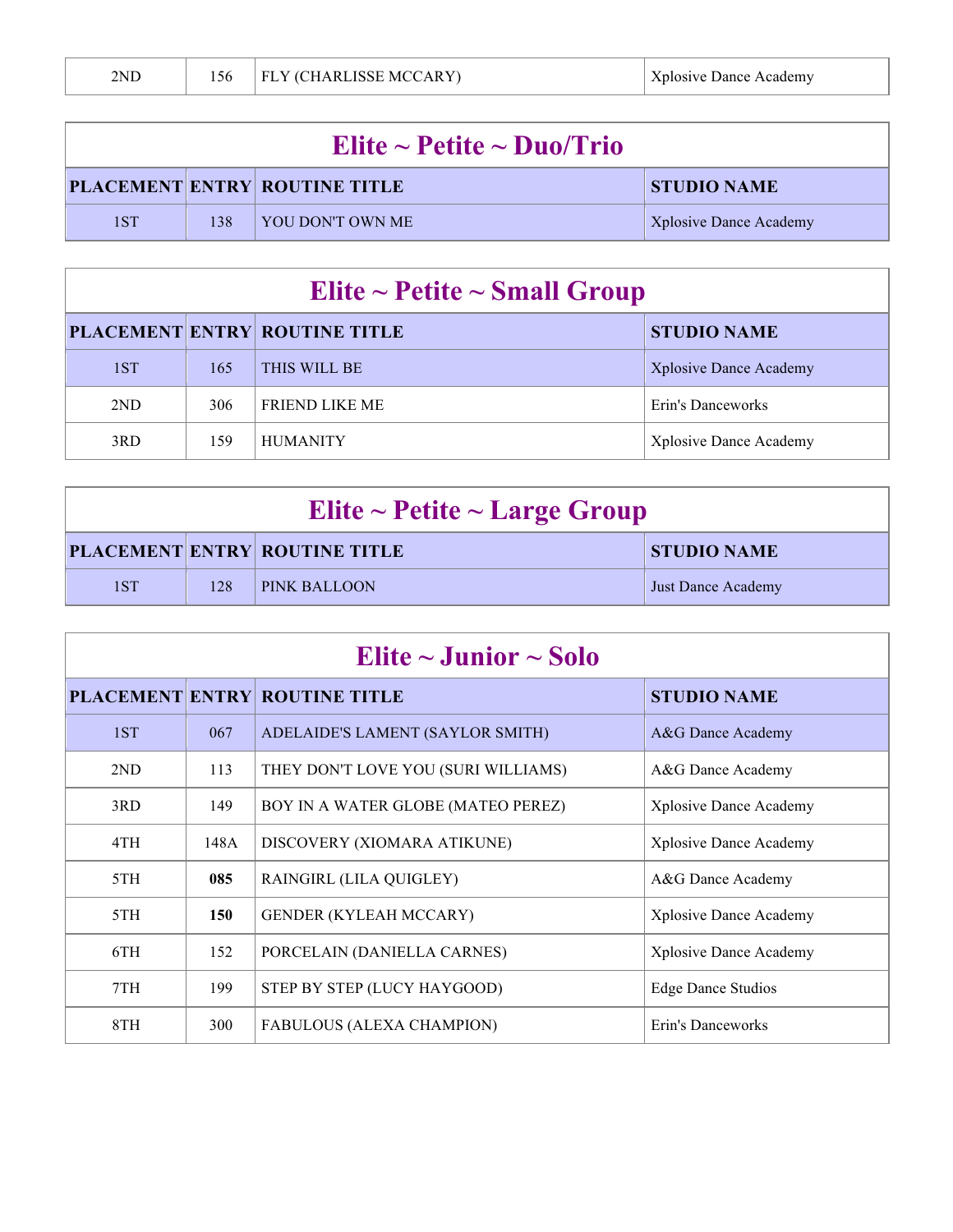| Elite $\sim$ Junior $\sim$ Duo/Trio |     |                                      |                               |
|-------------------------------------|-----|--------------------------------------|-------------------------------|
|                                     |     | <b>PLACEMENT ENTRY ROUTINE TITLE</b> | <b>STUDIO NAME</b>            |
| 1ST                                 | 166 | RACE TO ERASE                        | <b>Xplosive Dance Academy</b> |
| 2ND                                 | 331 | <b>TRUST IN ME</b>                   | Erin's Danceworks             |
| 3RD                                 | 179 | <b>I CAN'T DO IT ALONE</b>           | Just Dance Academy            |

| Elite $\sim$ Junior $\sim$ Small Group |     |                                      |                               |
|----------------------------------------|-----|--------------------------------------|-------------------------------|
|                                        |     | <b>PLACEMENT ENTRY ROUTINE TITLE</b> | <b>STUDIO NAME</b>            |
| 1ST                                    | 154 | THE MINES DOWN UNDER                 | <b>Xplosive Dance Academy</b> |
| 2ND                                    | 143 | WONDERFUL WORLD                      | <b>Xplosive Dance Academy</b> |
| 3RD                                    | 121 | NOW IM BACK                          | <b>Xplosive Dance Academy</b> |

| Elite ~ Junior ~ Large Group |     |                                      |                        |
|------------------------------|-----|--------------------------------------|------------------------|
|                              |     | <b>PLACEMENT ENTRY ROUTINE TITLE</b> | <b>STUDIO NAME</b>     |
| 1ST                          | 294 | <b>SHAKE YOUR TAIL FEATHER</b>       | Erin's Danceworks      |
| 2ND                          | 117 | <b>NOCTURNUS</b>                     | Xplosive Dance Academy |

| Elite $\sim$ Junior $\sim$ Line |     |                                      |                               |
|---------------------------------|-----|--------------------------------------|-------------------------------|
|                                 |     | <b>PLACEMENT ENTRY ROUTINE TITLE</b> | STUDIO NAME                   |
| 1ST                             | 180 | <b>REMINISCENT</b>                   | <b>Xplosive Dance Academy</b> |

| Elite $\sim$ Teen $\sim$ Solo |     |                                       |                           |
|-------------------------------|-----|---------------------------------------|---------------------------|
|                               |     | <b>PLACEMENT ENTRY ROUTINE TITLE</b>  | <b>STUDIO NAME</b>        |
| 1ST                           | 059 | <b>SMILE (MARISA LOPEZ)</b>           | A&G Dance Academy         |
| 2ND                           | 211 | HOT NOTE (JOCELYN LONGROY)            | <b>Edge Dance Studios</b> |
| 3RD                           | 282 | <b>NOIRE (PARIS BOYKIN)</b>           | Elsa Pardo Dance Center   |
| 4TH                           | 317 | HUMAN (JARELYS SOTO)                  | Erin's Danceworks         |
| 5TH                           | 144 | INTERNAL DEFEAT (MAYRA SANTOS)        | Xplosive Dance Academy    |
| 6TH                           | 216 | PERCEPTION (PAYTON MILLER)            | <b>Edge Dance Studios</b> |
| 7TH                           | 281 | STRANGE FRUIT (ASHLEYBETH CALIX-SORI) | Elsa Pardo Dance Center   |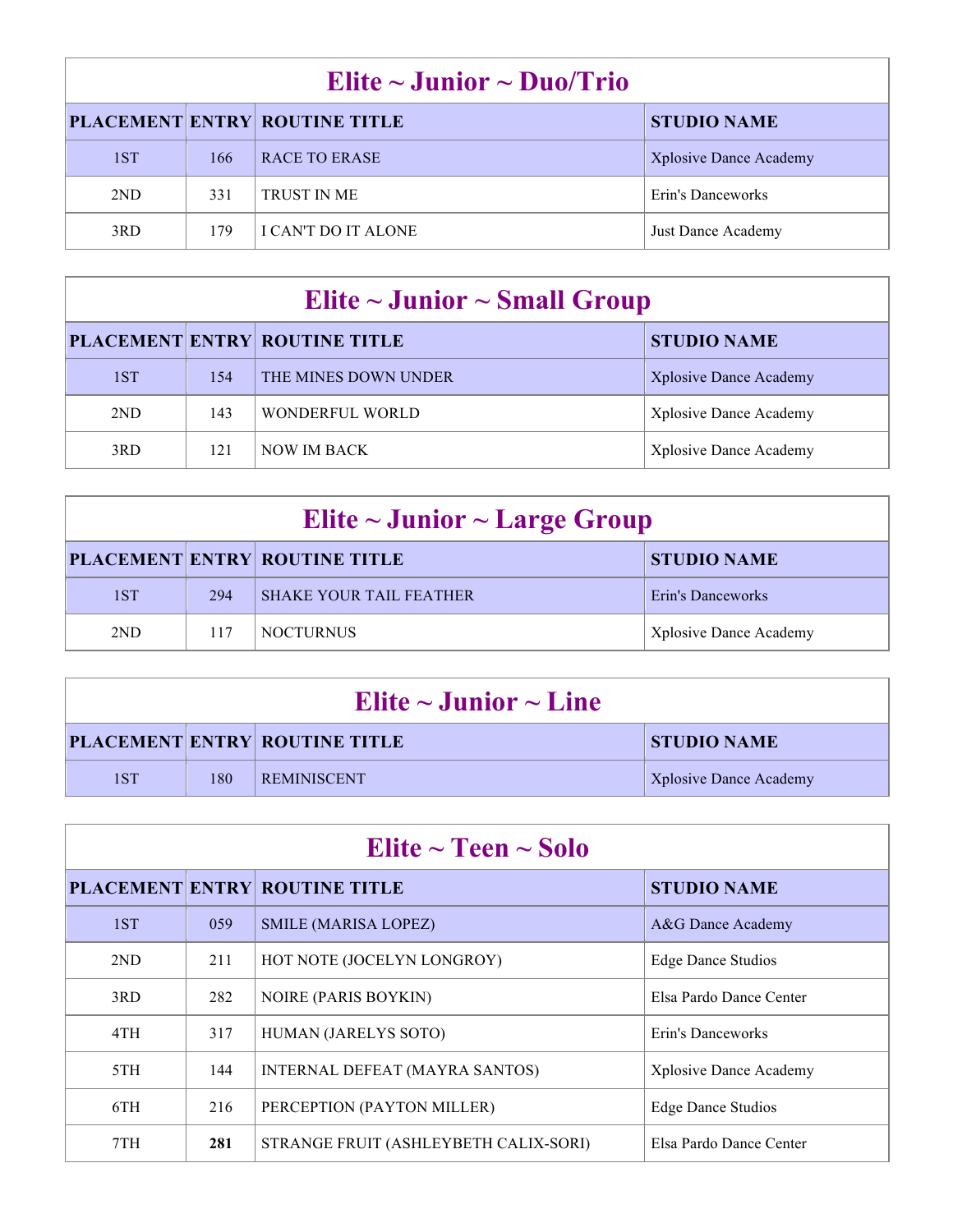| 7TH  | 013 | LITTLE BIT TOO MUCH (EMILY NELSON)     | Dancemakers School of the Dance |
|------|-----|----------------------------------------|---------------------------------|
| 8TH  | 311 | BIRD SET FREE (KATELYN PULLEN)         | Erin's Danceworks               |
| 9TH  | 315 | HIGHER (KAYLIE CHAMPION)               | Erin's Danceworks               |
| 10TH | 335 | EXTINCTION (ELIZABETH PRATSER)         | Erin's Danceworks               |
| 11TH | 167 | FLOATING SINKING (MARCELLO PEREZ)      | Xplosive Dance Academy          |
| 12TH | 334 | BYE BYE BLACKBIRD (KYLIE GRECO)        | Erin's Danceworks               |
| 12TH | 329 | YOU'LL BE BACK (MAGGY FISHER)          | Erin's Danceworks               |
| 13TH | 127 | CINERAMASCOPE (ELIJAH ROSA)            | Xplosive Dance Academy          |
| 14TH | 035 | TAKE ON ME (ELLA STEWART)              | Dancemakers School of the Dance |
| 15TH | 134 | <b>MAMA KNOWS BEST (EMERSON AVISE)</b> | Just Dance Academy              |

| Elite $\sim$ Teen $\sim$ Duo/Trio |     |                                      |                                 |
|-----------------------------------|-----|--------------------------------------|---------------------------------|
|                                   |     | <b>PLACEMENT ENTRY ROUTINE TITLE</b> | <b>STUDIO NAME</b>              |
| 1ST                               | 034 | WILD ONES                            | Dancemakers School of the Dance |
| 2ND                               | 074 | ALTO'S LAMENT (MT)                   | A&G Dance Academy               |
| 3RD                               | 155 | <b>MAJESTIC CREATURE</b>             | Xplosive Dance Academy          |
| 4TH                               | 041 | <b>WATCHING ME</b>                   | Dancemakers School of the Dance |
| 5TH                               | 326 | THE ABANDONMENT OF EGO               | Erin's Danceworks               |
| 6TH                               | 058 | <b>BODY LANGUAGE</b>                 | A&G Dance Academy               |

| Elite $\sim$ Teen $\sim$ Small Group |     |                                      |                                 |
|--------------------------------------|-----|--------------------------------------|---------------------------------|
|                                      |     | <b>PLACEMENT ENTRY ROUTINE TITLE</b> | <b>STUDIO NAME</b>              |
| 1ST                                  | 322 | <b>ANXIETY</b>                       | Erin's Danceworks               |
| 2ND                                  | 288 | <b>MY DISCARDED MEN</b>              | Erin's Danceworks               |
| 3RD                                  | 018 | <b>SILHOUETTE</b>                    | Dancemakers School of the Dance |
| 4TH                                  | 097 | CREEP (SMALL GROUP CONTEMP)          | A&G Dance Academy               |
| 5TH                                  | 022 | <b>SCREAM</b>                        | Dancemakers School of the Dance |
| 6TH                                  | 139 | <b>GETAWAY</b>                       | Just Dance Academy              |
| 7TH                                  | 293 | <b>SURVIVOR</b>                      | Erin's Danceworks               |
| 8TH                                  | 002 | <b>JUMP IN THE LINE</b>              | Dancemakers School of the Dance |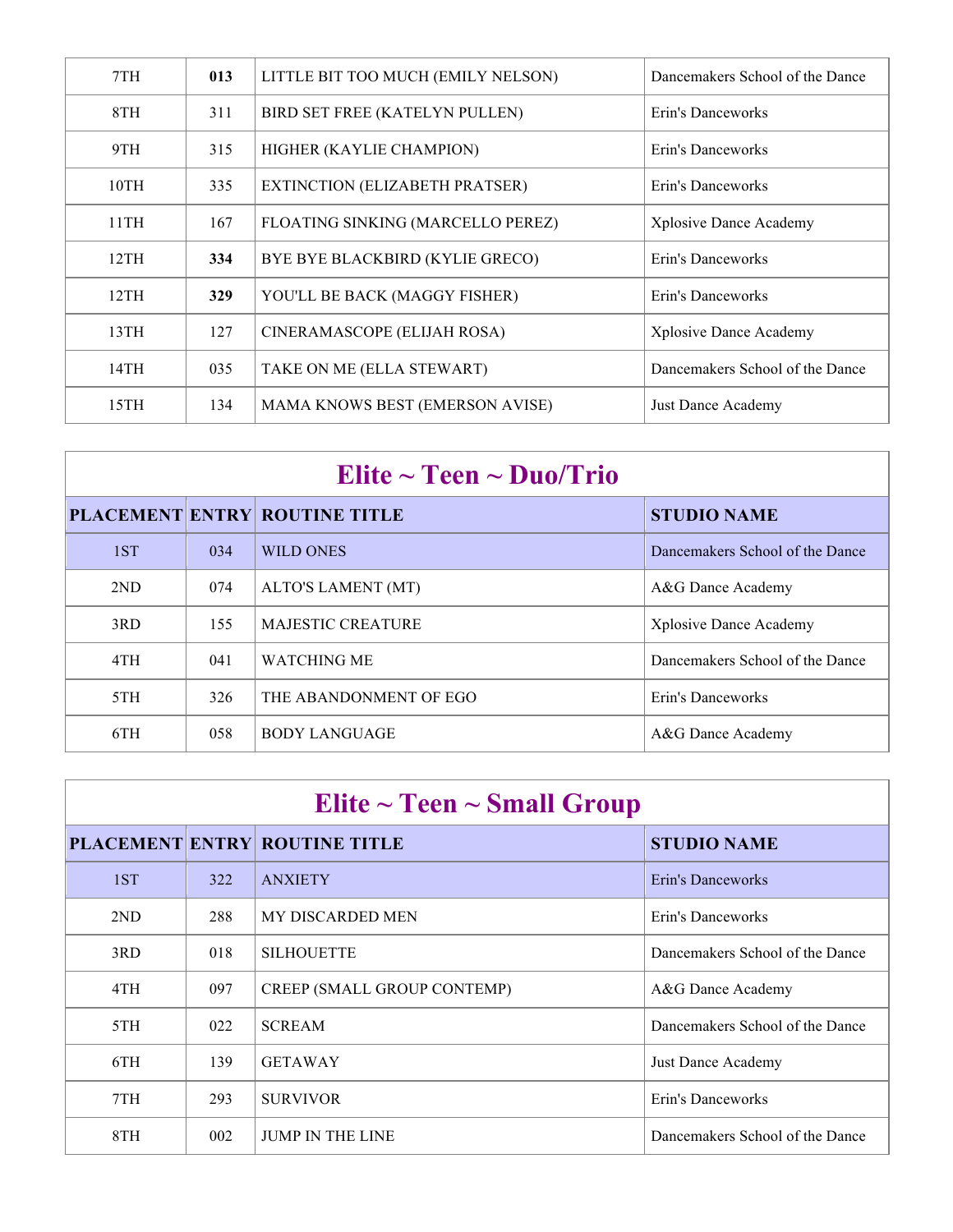| 9TH  | 309 | READY OR NOT               | Erin's Danceworks  |
|------|-----|----------------------------|--------------------|
| 10TH | 182 | <b>TANGLED HEARTSTINGS</b> | Edge Dance Studios |

| Elite $\sim$ Teen $\sim$ Large Group |     |                                      |                           |
|--------------------------------------|-----|--------------------------------------|---------------------------|
|                                      |     | <b>PLACEMENT ENTRY ROUTINE TITLE</b> | <b>STUDIO NAME</b>        |
| 1ST                                  | 304 | <b>YESTERDAY</b>                     | Erin's Danceworks         |
| 2ND                                  | 244 | WASH & SET                           | <b>Edge Dance Studios</b> |
| 3RD                                  | 068 | <b>BACK TO THE START</b>             | A&G Dance Academy         |
| 4TH                                  | 189 | <b>WOMAN</b>                         | <b>Edge Dance Studios</b> |
| 5TH                                  | 299 | <b>BARBZ</b>                         | Erin's Danceworks         |

| Elite $\sim$ Teen $\sim$ Line |     |                                      |                   |
|-------------------------------|-----|--------------------------------------|-------------------|
|                               |     | <b>PLACEMENT ENTRY ROUTINE TITLE</b> | STUDIO NAME       |
| 1ST                           | 289 | <b>ASHES</b>                         | Erin's Danceworks |

| Elite $\sim$ Teen $\sim$ Production  |     |                    |                   |
|--------------------------------------|-----|--------------------|-------------------|
| <b>PLACEMENT ENTRY ROUTINE TITLE</b> |     | <b>STUDIO NAME</b> |                   |
| 1 S T                                | 336 | RAM                | Erin's Danceworks |

| Elite $\sim$ Senior $\sim$ Solo |     |                                                     |                                 |
|---------------------------------|-----|-----------------------------------------------------|---------------------------------|
|                                 |     | <b>PLACEMENT ENTRY ROUTINE TITLE</b>                | <b>STUDIO NAME</b>              |
| 1ST                             | 195 | BITTER CROP (SANDRA UKAH)                           | Edge Dance Studios              |
| 2ND                             | 214 | THIS IS WAR (EMILY WINKELBAUER)                     | <b>Edge Dance Studios</b>       |
| 3RD                             | 101 | TRYING MY BEST (ELLE SKOGLUND)                      | A&G Dance Academy               |
| 4TH                             | 312 | THE HEART IS DECEITFUL (ALYSSA NOVICK)              | Erin's Danceworks               |
| 5TH                             | 098 | SARASVATI (ASHA WHITING)                            | A&G Dance Academy               |
| 6TH                             | 072 | MAN IN THE MIRROR (ALEX LOPEZ)                      | A&G Dance Academy               |
| 7TH                             | 308 | RUNAWAY (MAKAYLA MESSARIS)                          | Erin's Danceworks               |
| 7TH                             | 238 | IN CASE YOU DON'T LIVE FOREVER (CHRISTIAN<br>GOMEZ) | <b>Edge Dance Studios</b>       |
| 8TH                             | 026 | COLD AS ICE (ABBY NELSON)                           | Dancemakers School of the Dance |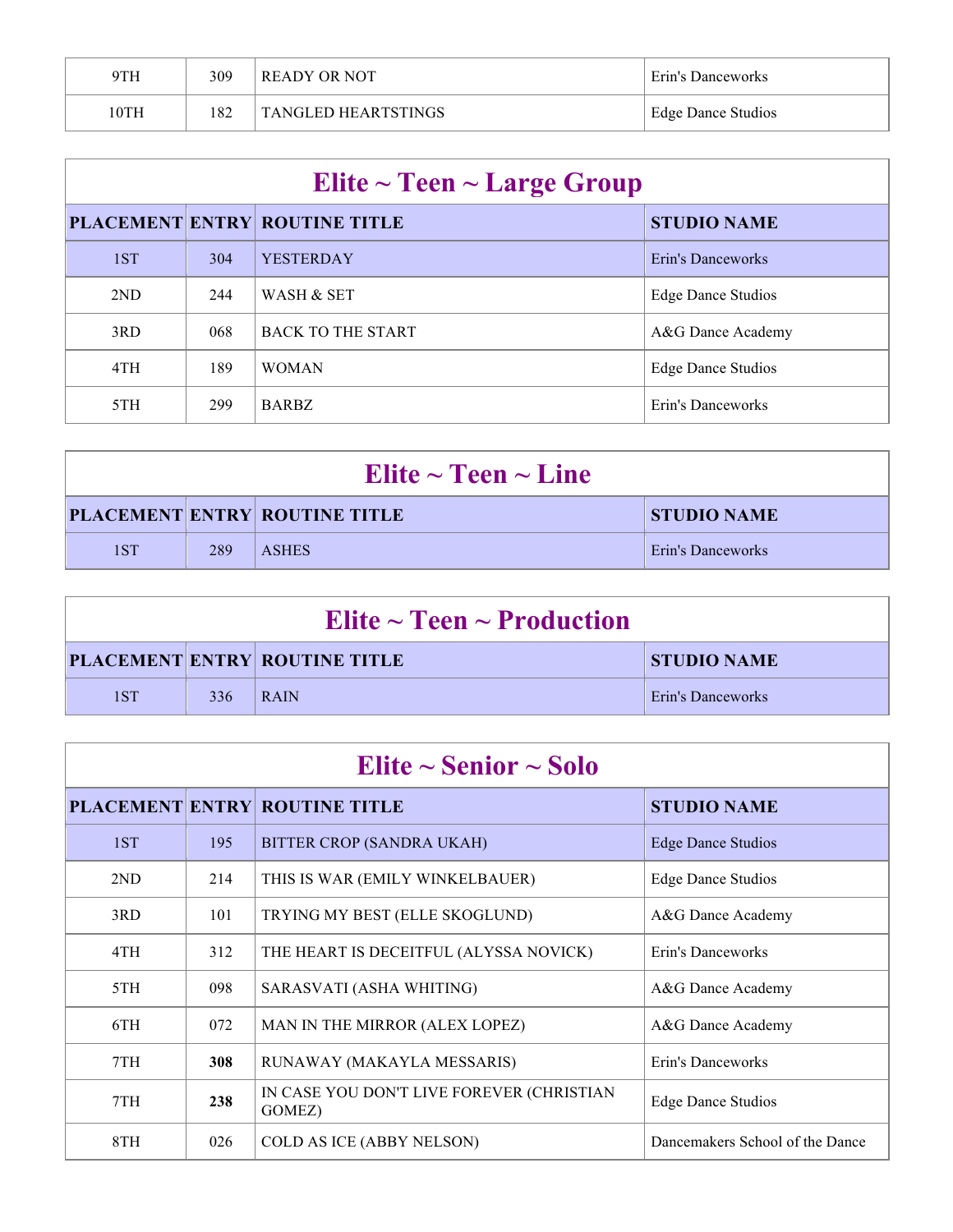|                                                           | 9TH  | 233                | I BLAME YOU (LEILANI FRY)                             | <b>Edge Dance Studios</b> |
|-----------------------------------------------------------|------|--------------------|-------------------------------------------------------|---------------------------|
| <b>QUITE MISS HOME (COURTENEY LATIMER)</b><br>10TH<br>241 |      | Edge Dance Studios |                                                       |                           |
|                                                           | 11TH | 371                | TRAIN WRECK (BRITNEY FREAS)                           | Pop Dance Club            |
|                                                           | 12TH | 255                | MY FACE (JILLIAN BRADARICH)                           | Contempo School of Dance  |
|                                                           | 13TH | 162                | ITS A RAINY DAY ON A COSMIC SHORE (BRIANNA<br>TEJEDA) | Xplosive Dance Academy    |
|                                                           | 14TH | 277                | I'M NOT GONNA CRY (JORDAN LINTON)                     | Port Orange Dance         |
|                                                           | 15TH | 198                | <b>TOXIC (CLOE TURNER)</b>                            | Edge Dance Studios        |

## **Elite ~ Senior ~ Duo/Trio**

|  |     |     | <b>PLACEMENT ENTRY ROUTINE TITLE</b> | <b>STUDIO NAME</b>        |
|--|-----|-----|--------------------------------------|---------------------------|
|  | 1ST | 318 | <b>EYES ON FIRE</b>                  | Erin's Danceworks         |
|  | 2ND | 192 | <b>CLOSURE</b>                       | <b>Edge Dance Studios</b> |
|  | 3RD | 217 | <b>ALONE</b>                         | <b>Edge Dance Studios</b> |
|  | 4TH | 064 | <b>EASY STREET (MT LEVEL 3)</b>      | A&G Dance Academy         |
|  | 5TH | 174 | <b>SURVIVOR</b>                      | Just Dance Academy        |
|  | 6TH | 310 | <b>TWO OF A KIND</b>                 | Erin's Danceworks         |
|  |     |     |                                      |                           |

| Elite $\sim$ Senior $\sim$ Small Group |     |                                                    |                           |
|----------------------------------------|-----|----------------------------------------------------|---------------------------|
|                                        |     | <b>PLACEMENT ENTRY ROUTINE TITLE</b>               | <b>STUDIO NAME</b>        |
| 1ST                                    | 208 | <b>SELAH</b>                                       | <b>Edge Dance Studios</b> |
| 2ND                                    | 330 | <b>FORGET YOU</b>                                  | Erin's Danceworks         |
| 3RD                                    | 114 | TWILIGHT (CONTEMP SMALL GROUP LEVEL 3)             | A&G Dance Academy         |
| 4TH                                    | 093 | BOOM BOOM (MUSICAL THEATER SMALL GROUP<br>LEVEL 3) | A&G Dance Academy         |
| 5TH                                    | 202 | <b>REINES</b>                                      | Edge Dance Studios        |

### **Specialty Overall Awards**

Miss 11 & Under Photogenic Reese Kennington Julestarz Academy for the Performing Arts

#### **Regional Title Winners**

Miss Petite Fusion **Penelope Hall** A&G Dance Academy

Miss Junior Fusion **Adriana Santos** Xplosive Dance Academy Mr Junior Fusion **Maceo Perez** Xplosive Dance Academy